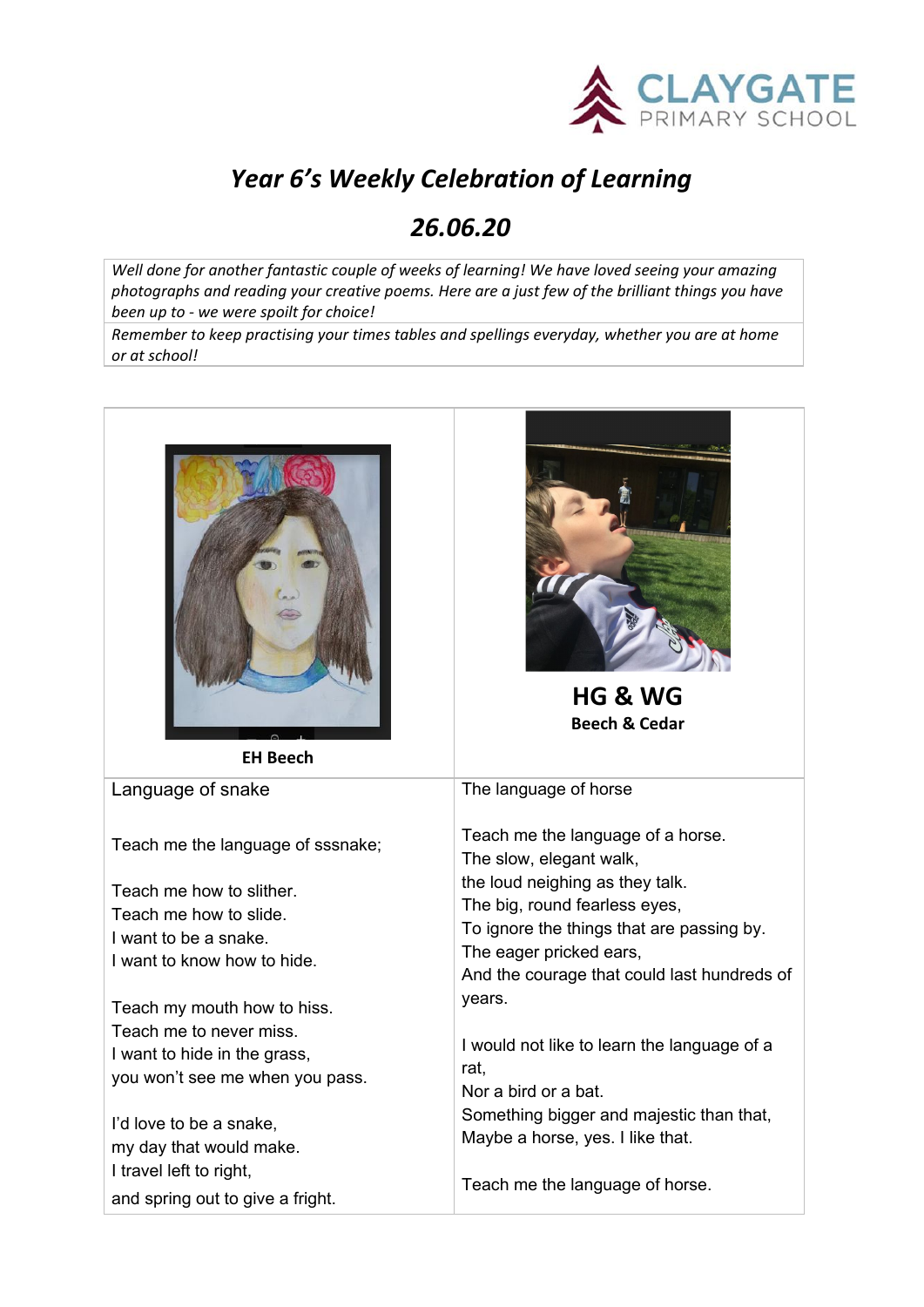|                                              | Teach me to love like a horse,                   |
|----------------------------------------------|--------------------------------------------------|
| Forget Dog, Cat and even Mongoose,           | Teach me to care like a horse.                   |
| those rubbish animals are of no use!         | Teach me the bravery of a horse.                 |
| It's the slippery, slimy snake for me,       | I want to learn the language of a horse.         |
| that's the animal I would like to be!        |                                                  |
|                                              | <b>EH Beech</b>                                  |
| <b>HC Beech</b>                              |                                                  |
| I am the girl who loves to go to the dentist | The Fish was in the sea playing on an App,       |
| I am the girl who loves her teeth            | When I fished him out the water to see if        |
| I am the girl who loves the tooth fairy      | he could rap.                                    |
| And I am the girl who loves her gifts left   | Fish can you rap? Can you rap? Can you,          |
| under her pillow.                            | fish?                                            |
|                                              | And he blew out a bubble and said to me,         |
| I am the boy who loves to play tennis        | man.                                             |
| I am the boy who loves to climb              | I'm the best rapping fish this world's ever      |
| I am the boy who loves to eat frozen         | seen                                             |
| blueberries                                  | I'm a ship-shape, deep-dive, rap-rap king.       |
| And I am the boy who loves to eat sugar      | And he put down his phone on the deck of         |
| snap peas.                                   | the boat                                         |
|                                              | And he started to rap with a splish-splash       |
| I am the girl who loves horses               | note                                             |
| I am the girl who loves to go horse riding   | And he flapped his fins and he twerked his       |
| I am the girl who loves my dog               | tail<br>And as he flopped around this is what he |
| And I am the girl who loves my cat.          | said,                                            |
|                                              | I'm the best rapping fish this world's ever      |
| I am the boy who loves to play tennis with   | seen                                             |
| my friends                                   | I'm a wit-wet, drip-drop, rap-rap king           |
| I am the boy who loves to eat food           |                                                  |
| I am the boy who loves to work out           | Then he rapped up the rigging and he             |
| And I am the boy who loves to sleep in       | rapped down the alley                            |
| everyday.                                    | He rapped past me and the Captain in the         |
|                                              | galley                                           |
| I am the girl who loves my new dog           | He rapped down the plank, leaping with a         |
| I am the girl who loves my frogs             | spring                                           |
| I am the girl who loves my fish              | Listen to the rapping of the rap-rap king        |
| And I am the girl who loves my friends.      | He's the best rapping fish this world's ever     |
|                                              | seen<br>He's a flip-flop,                        |
| I am the boy who loves to play football      | Ship-shape                                       |
| I am the boy who loves to not annoy girls    | Deep-dive                                        |
| I am the boy who loves to support            | Wit-wet                                          |
| manchester united                            | Drip-drop                                        |
| And I am the boy who loves annoying his      | Twerk your tail                                  |
| brother.                                     | Play the app                                     |
|                                              | Bubble, bubble, bubble,                          |
| This poem is about everyone and how we       | Rap __ Rap __ King.                              |
| don't all like everything the same as each   |                                                  |
|                                              |                                                  |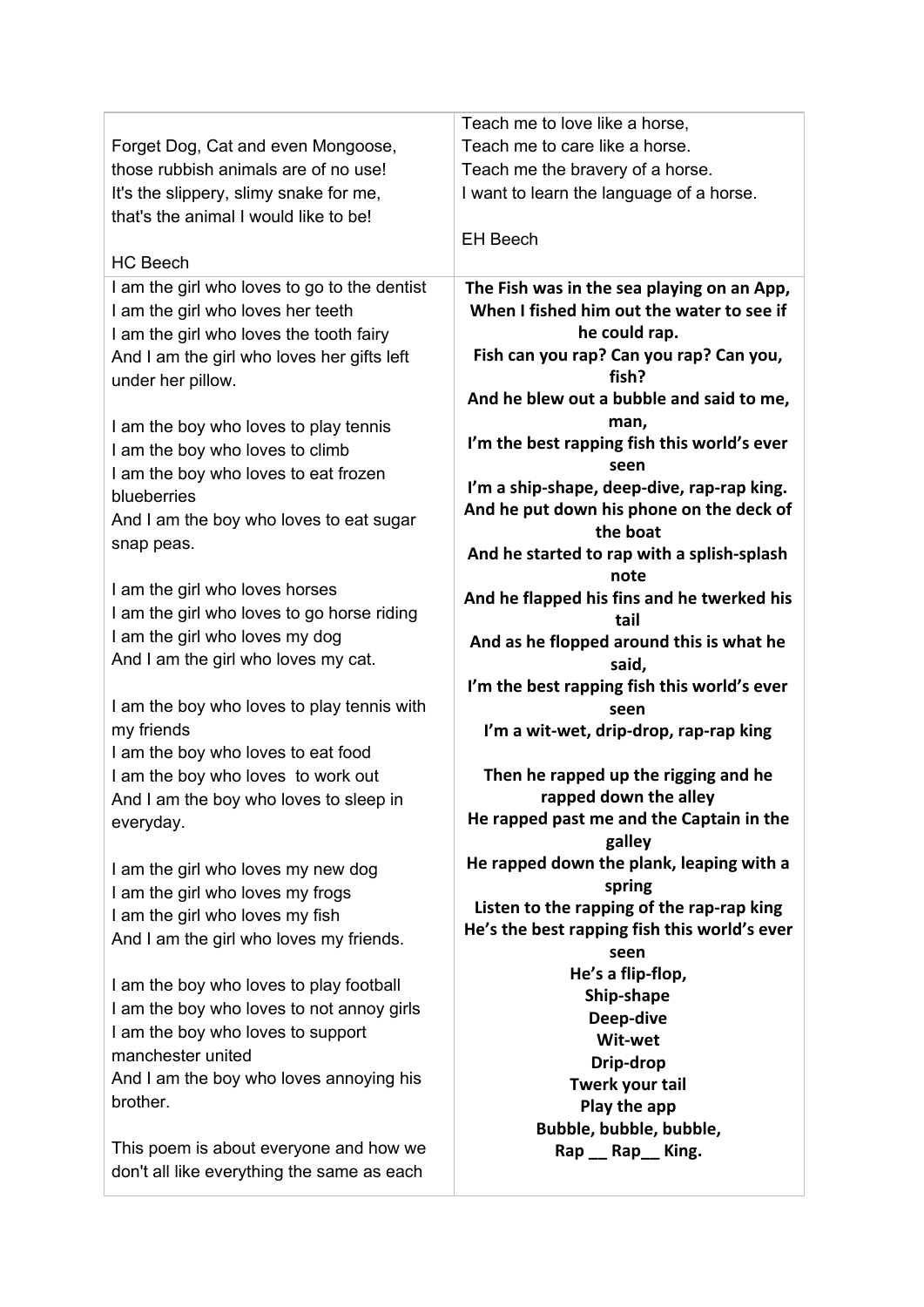

**Enjoying the Woodland Area**